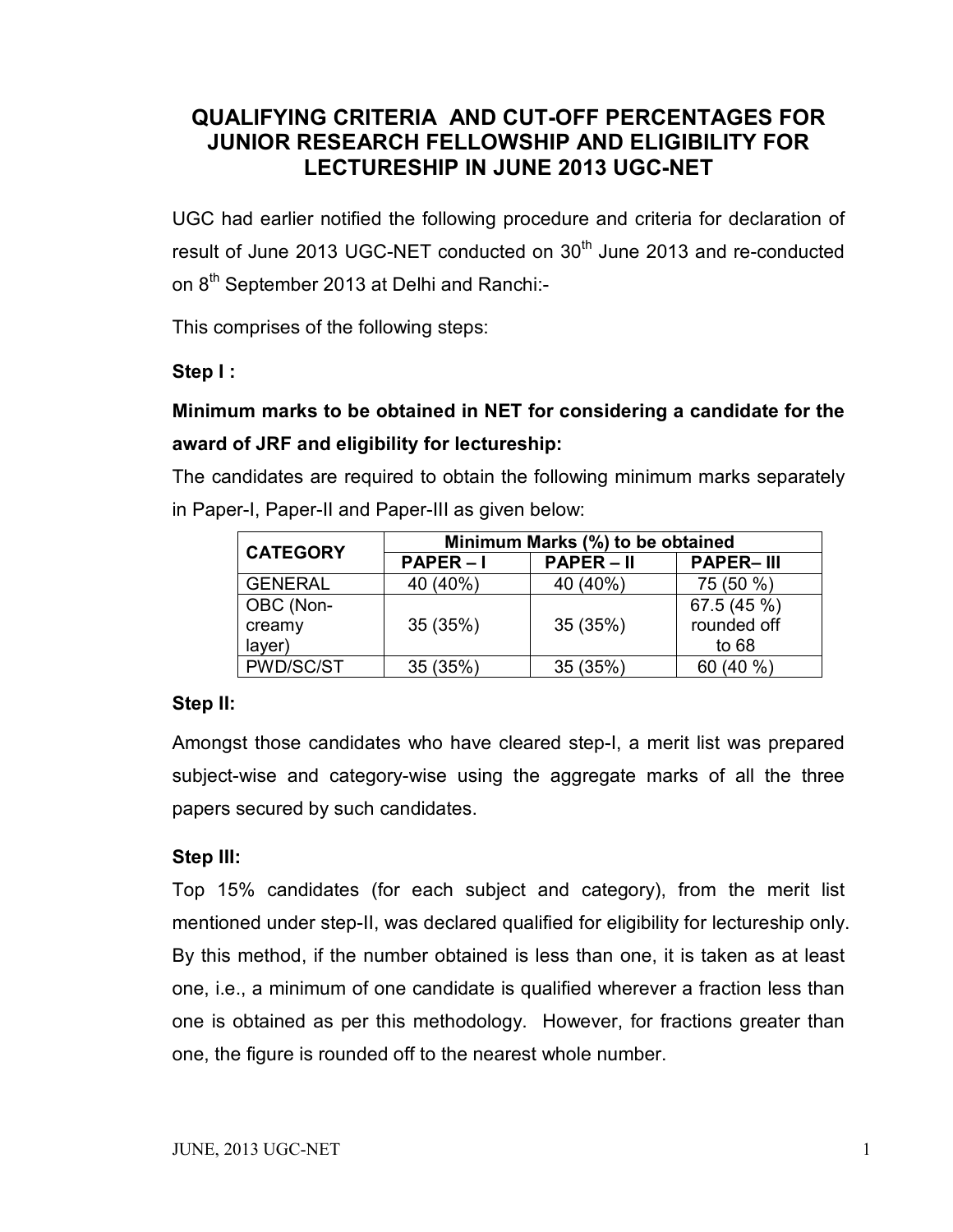## **Criteria for Awarding Junior Research Fellowships**

Out of the candidates qualified for Lectureship eligibility, those candidates who had applied for JRF, were in the consideration zone for the award of slots available for JRF. A methodology has been evolved for allocation of JRF slots among different subjects category-wise. This is in addition to the category-wise minimum criterion for lectureship eligibility.

- i) The Commission provides a minimum of 3200 fellowships in each UGC-NET.
- ii) A minimum of 27%, 15%, 7.5% and 3% of Fellowships are reserved for the OBC, SC, ST and Persons with disabilities (PWD) respectively. Accordingly, the category-wise slots available are as follows:

| No. of Slots Available for JRF            |     |        |  |  |
|-------------------------------------------|-----|--------|--|--|
| 1520<br>47.50%<br><b>GEN</b> (Unreserved) |     |        |  |  |
| OBC (Non-creamy layer))                   | 864 | 27.00% |  |  |
| <b>SC</b>                                 | 480 | 15.00% |  |  |
| <b>ST</b>                                 | 240 | 7.5%   |  |  |
| <b>PWD</b>                                | 96  | 3.00%  |  |  |
| 3200<br><b>TOTAL</b>                      |     |        |  |  |

- iii) The calculation is based on the ratio of number of candidates who had opted for JRF and were qualified for lectureship eligibility in each subject categorywise to the total number of candidates qualified for lectureship who had opted for JRF in that category over all subjects multiplied by the total number of fellowships to be awarded to that category. The nearest whole number obtained as per this formula provides the number of slots available in any particular subject category-wise.
- iv) By this method, if the number of JRF slots obtained for any subject in a particular category is less than one, it is taken as one, i.e., a minimum of one JRF is awarded wherever a fraction less than one is obtained as per this methodology. However, for fractions greater than one, the figure is rounded off to the nearest whole number.
- v) The aggregate percentage of all the three papers corresponding to the number of JRF slots derived as described above is taken as the cut-off percentage for awarding JRF for any particular subject category-wise.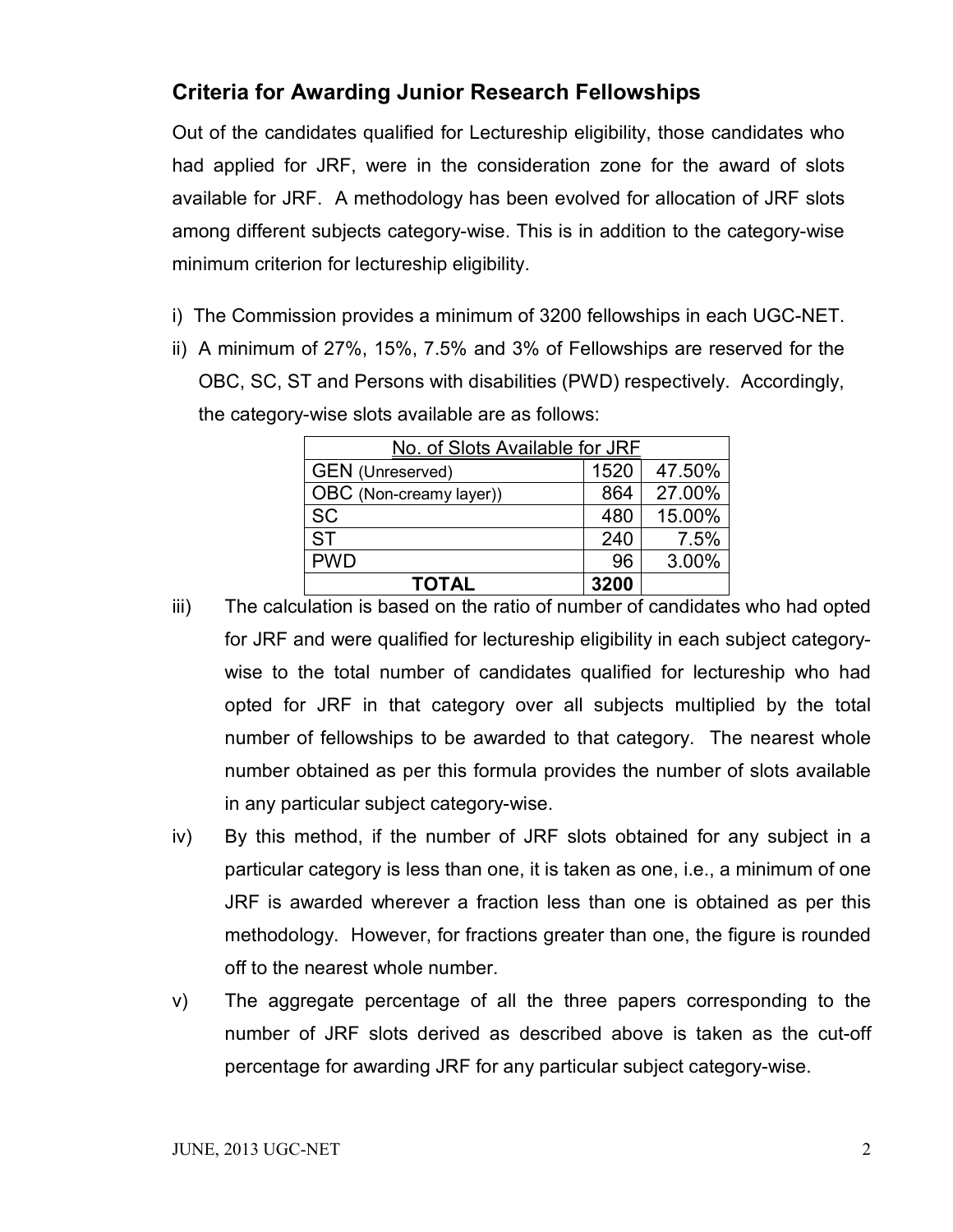The subject cum category-wise aggregate (of Paper I, II & III) qualifying percentages for Junior Research Fellowship (JRF) and eligibility for Lectureship as per the methodology described in the foregoing is presented in tabular form below:

| Sub.<br>Code | <b>Subject</b><br>Category |                 |            | <b>Qualifying Cut-off</b><br>Percentage |
|--------------|----------------------------|-----------------|------------|-----------------------------------------|
|              |                            |                 | <b>JRF</b> | Lect. only                              |
| 01           | <b>ECONOMICS</b>           | UNRESERVED (UR) | 66.29      | 61.71                                   |
| 01           | <b>ECONOMICS</b>           | OBC             | 61.71      | 56.57                                   |
| 01           | <b>ECONOMICS</b>           | SC              | 57.71      | 51.43                                   |
| 01           | <b>ECONOMICS</b>           | <b>ST</b>       | 54.86      | 51.43                                   |
| 01           | <b>ECONOMICS</b>           | <b>PWD</b>      | 56.00      | 52.00                                   |
| 02           | POLITICAL SCIENCE          | UNRESERVED (UR) | 65.14      | 60.00                                   |
| 02           | POLITICAL SCIENCE          | OBC             | 61.14      | 55.43                                   |
| 02           | POLITICAL SCIENCE          | SC              | 55.43      | 50.29                                   |
| 02           | POLITICAL SCIENCE          | <b>ST</b>       | 54.86      | 51.43                                   |
| 02           | POLITICAL SCIENCE          | <b>PWD</b>      | 57.14      | 52.57                                   |
| 03           | PHILOSOPHY                 | UNRESERVED (UR) | 70.86      | 63.43                                   |
| 03           | PHILOSOPHY                 | OBC             | 66.29      | 57.71                                   |
| 03           | PHILOSOPHY                 | SC              | 63.43      | 54.86                                   |
| 03           | PHILOSOPHY                 | <b>ST</b>       | 58.29      | 52.57                                   |
| 03           | PHILOSOPHY                 | <b>PWD</b>      | 61.71      | 56.00                                   |
| 04           | <b>PSYCHOLOGY</b>          | UNRESERVED (UR) | 69.14      | 62.86                                   |
| 04           | <b>PSYCHOLOGY</b>          | OBC             | 65.71      | 57.71                                   |
| 04           | <b>PSYCHOLOGY</b>          | SC              | 62.29      | 54.29                                   |
| 04           | <b>PSYCHOLOGY</b>          | <b>ST</b>       | 60.57      | 55.43                                   |
| 04           | <b>PSYCHOLOGY</b>          | <b>PWD</b>      | 60.00      | 54.86                                   |
| 05           | SOCIOLOGY                  | UNRESERVED (UR) | 67.43      | 61.14                                   |
| 05           | <b>SOCIOLOGY</b>           | OBC             | 64.00      | 56.00                                   |
| 05           | SOCIOLOGY                  | SC              | 60.57      | 53.14                                   |
| 05           | SOCIOLOGY                  | <b>ST</b>       | 59.43      | 53.71                                   |
| 05           | SOCIOLOGY                  | <b>PWD</b>      | 63.43      | 52.57                                   |
| 06           | <b>HISTORY</b>             | UNRESERVED (UR) | 68.00      | 62.86                                   |
| 06           | <b>HISTORY</b>             | OBC             | 65.14      | 58.86                                   |
| 06           | <b>HISTORY</b>             | SC              | 61.71      | 54.29                                   |
| 06           | <b>HISTORY</b>             | ST              | 60.00      | 53.71                                   |
| 06           | <b>HISTORY</b>             | <b>PWD</b>      | 61.71      | 54.86                                   |
| 07           | <b>ANTHROPOLOGY</b>        | UNRESERVED (UR) | 68.57      | 62.29                                   |
| 07           | <b>ANTHROPOLOGY</b>        | OBC             | 65.71      | 57.71                                   |
| 07           | <b>ANTHROPOLOGY</b>        | SC              | 61.71      | 55.43                                   |
| 07           | <b>ANTHROPOLOGY</b>        | <b>ST</b>       | 59.43      | 53.71                                   |
| 07           | <b>ANTHROPOLOGY</b>        | <b>PWD</b>      | 57.14      | 57.14                                   |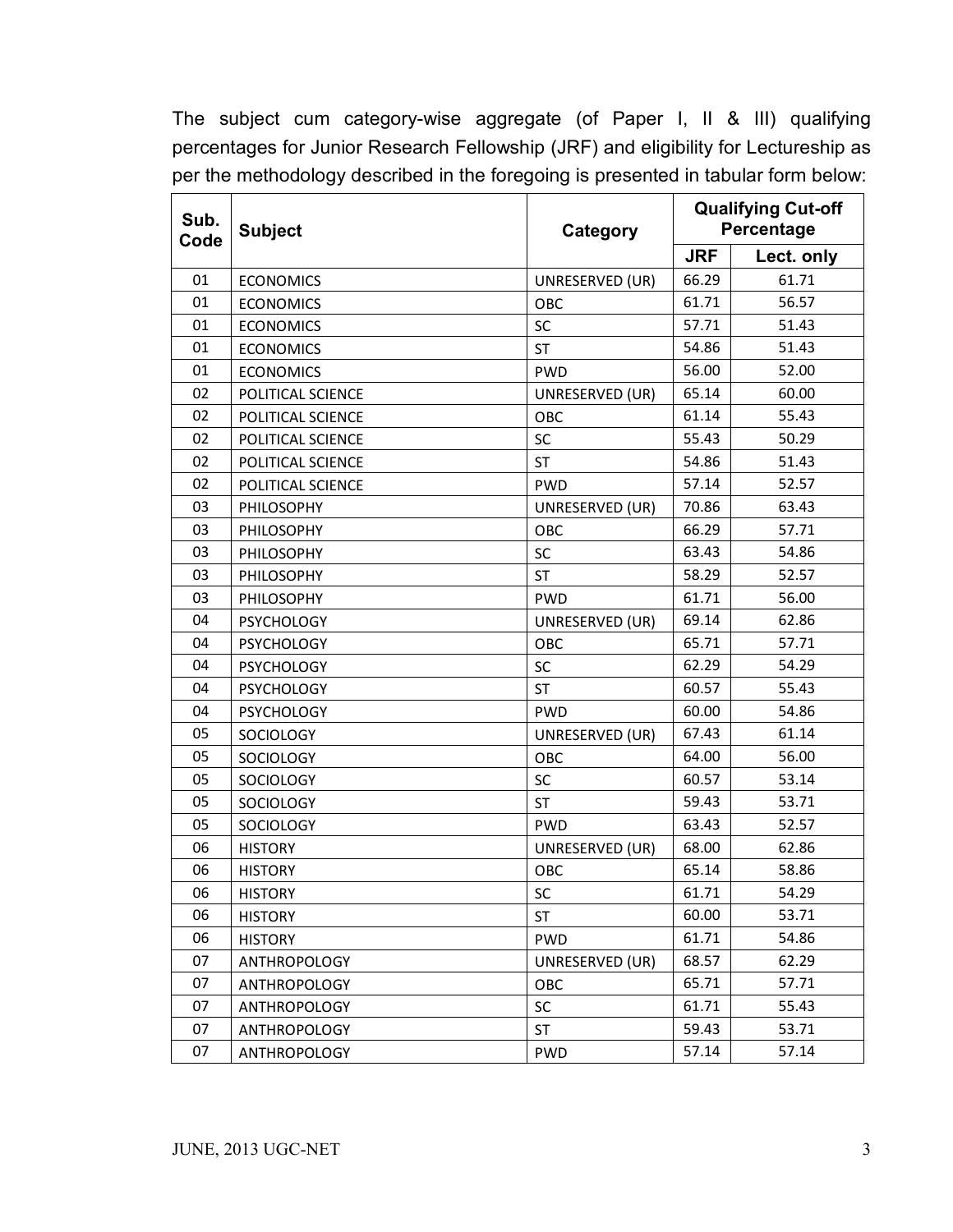| Sub.<br>Code | <b>Subject</b>                | Category        | <b>Qualifying Cut-off</b><br>Percentage |       |
|--------------|-------------------------------|-----------------|-----------------------------------------|-------|
| 08           | COMMERCE                      | UNRESERVED (UR) | 65.71                                   | 60.57 |
| 08           | COMMERCE                      | OBC             | 60.57                                   | 54.86 |
| 08           | <b>COMMERCE</b>               | SC              | 57.71                                   | 51.43 |
| 08           | COMMERCE                      | <b>ST</b>       | 56.00                                   | 50.86 |
| 08           | <b>COMMERCE</b>               | <b>PWD</b>      | 58.29                                   | 52.00 |
| 09           | <b>EDUCATION</b>              | UNRESERVED (UR) | 69.14                                   | 63.43 |
| 09           | <b>EDUCATION</b>              | OBC             | 65.71                                   | 58.86 |
| 09           | <b>EDUCATION</b>              | SC              | 60.57                                   | 54.86 |
| 09           | <b>EDUCATION</b>              | <b>ST</b>       | 58.29                                   | 53.14 |
| 09           | <b>EDUCATION</b>              | <b>PWD</b>      | 62.29                                   | 54.86 |
| 10           | SOCIAL WORK                   | UNRESERVED (UR) | 69.14                                   | 62.86 |
| 10           | SOCIAL WORK                   | OBC             | 64.57                                   | 57.71 |
| 10           | <b>SOCIAL WORK</b>            | SC              | 62.29                                   | 56.00 |
| 10           | SOCIAL WORK                   | <b>ST</b>       | 62.29                                   | 55.43 |
| 10           | SOCIAL WORK                   | <b>PWD</b>      | 62.29                                   | 53.14 |
| 11           | DEFENCE AND STRATEGIC STUDIES | UNRESERVED (UR) | 76.57                                   | 68.00 |
| 11           | DEFENCE AND STRATEGIC STUDIES | OBC             | 71.43                                   | 61.14 |
| 11           | DEFENCE AND STRATEGIC STUDIES | SC              | 69.71                                   | 60.00 |
| 11           | DEFENCE AND STRATEGIC STUDIES | <b>ST</b>       | 63.43                                   | 58.86 |
| 11           | DEFENCE AND STRATEGIC STUDIES | <b>PWD</b>      | 59.43                                   | 59.43 |
| 12           | <b>HOME SCIENCE</b>           | UNRESERVED (UR) | 69.71                                   | 63.43 |
| 12           | <b>HOME SCIENCE</b>           | <b>OBC</b>      | 65.71                                   | 58.29 |
| 12           | <b>HOME SCIENCE</b>           | SC              | 62.86                                   | 56.57 |
| 12           | <b>HOME SCIENCE</b>           | <b>ST</b>       | 62.29                                   | 57.71 |
| 12           | HOME SCIENCE                  | <b>PWD</b>      | 61.14                                   | 57.71 |
| 14           | PUBLIC ADMINISTRATION         | UNRESERVED (UR) | 66.29                                   | 62.86 |
| 14           | PUBLIC ADMINISTRATION         | OBC             | 63.43                                   | 59.43 |
| 14           | PUBLIC ADMINISTRATION         | SC              | 61.71                                   | 56.00 |
| 14           | PUBLIC ADMINISTRATION         | ST              | 60.57                                   | 53.14 |
| 14           | PUBLIC ADMINISTRATION         | <b>PWD</b>      | 53.14                                   | 52.57 |
| 15           | POPULATION STUDIES            | UNRESERVED (UR) | 70.29                                   | 64.57 |
| 15           | POPULATION STUDIES            | OBC             | 66.86                                   | 58.86 |
| 15           | POPULATION STUDIES            | SC              | 63.43                                   | 56.57 |
| 15           | POPULATION STUDIES            | ST              | 64.00                                   | 54.86 |
| 15           | POPULATION STUDIES            | <b>PWD</b>      | 64.57                                   | 51.43 |
| 16           | <b>MUSIC</b>                  | UNRESERVED (UR) | 68.00                                   | 61.71 |
| 16           | <b>MUSIC</b>                  | OBC             | 62.86                                   | 54.29 |
| 16           | <b>MUSIC</b>                  | SC              | 61.14                                   | 53.71 |
| 16           | <b>MUSIC</b>                  | <b>ST</b>       |                                         | 52.00 |
| 16           | <b>MUSIC</b>                  | <b>PWD</b>      | 61.71                                   | 51.43 |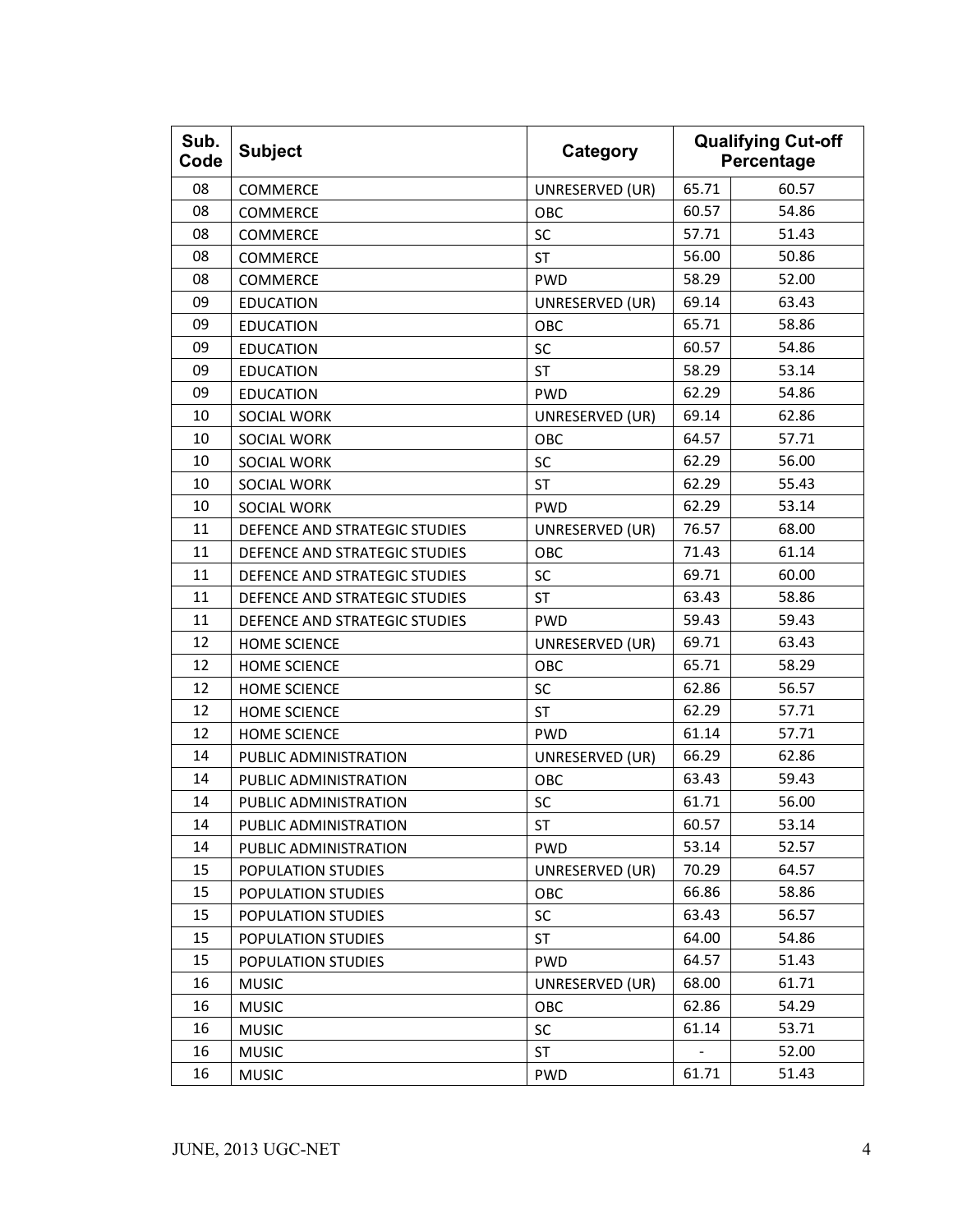| Sub.<br>Code | <b>Subject</b>  | Category        | <b>Qualifying Cut-off</b><br>Percentage |                          |
|--------------|-----------------|-----------------|-----------------------------------------|--------------------------|
| 17           | MANAGEMENT      | UNRESERVED (UR) | 66.86                                   | 61.71                    |
| 17           | MANAGEMENT      | OBC             | 63.43                                   | 57.14                    |
| 17           | MANAGEMENT      | SC              | 61.14                                   | 54.29                    |
| 17           | MANAGEMENT      | <b>ST</b>       | 58.29                                   | 53.71                    |
| 17           | MANAGEMENT      | <b>PWD</b>      | 61.14                                   | 54.86                    |
| 18           | <b>MAITHILI</b> | UNRESERVED (UR) | 77.71                                   | 71.43                    |
| 18           | <b>MAITHILI</b> | OBC             | 71.43                                   | 61.14                    |
| 18           | <b>MAITHILI</b> | SC              | 50.29                                   | 50.29                    |
| 18           | <b>MAITHILI</b> | <b>ST</b>       | 53.14                                   | 53.14                    |
| 18           | <b>MAITHILI</b> | <b>PWD</b>      |                                         | 60.00                    |
| 19           | <b>BENGALI</b>  | UNRESERVED (UR) | 69.71                                   | 63.43                    |
| 19           | <b>BENGALI</b>  | OBC             | 64.00                                   | 58.86                    |
| 19           | <b>BENGALI</b>  | SC              | 61.71                                   | 55.43                    |
| 19           | <b>BENGALI</b>  | <b>ST</b>       | 58.29                                   | 57.14                    |
| 19           | <b>BENGALI</b>  | <b>PWD</b>      | 60.00                                   | 56.57                    |
| 20           | <b>HINDI</b>    | UNRESERVED (UR) | 70.29                                   | 64.00                    |
| 20           | <b>HINDI</b>    | OBC             | 66.86                                   | 59.43                    |
| 20           | <b>HINDI</b>    | SC              | 61.71                                   | 54.86                    |
| 20           | <b>HINDI</b>    | <b>ST</b>       | 60.57                                   | 54.86                    |
| 20           | <b>HINDI</b>    | <b>PWD</b>      | 62.86                                   | 56.00                    |
| 21           | <b>KANNADA</b>  | UNRESERVED (UR) | 76.00                                   | 69.71                    |
| 21           | <b>KANNADA</b>  | OBC             | 73.14                                   | 65.71                    |
| 21           | <b>KANNADA</b>  | SC              | 71.43                                   | 63.43                    |
| 21           | KANNADA         | <b>ST</b>       | 72.00                                   | 64.57                    |
| 21           | <b>KANNADA</b>  | <b>PWD</b>      | 68.00                                   | 61.71                    |
| 22           | MALAYALAM       | UNRESERVED (UR) | 67.43                                   | 61.71                    |
| 22           | MALAYALAM       | OBC             | 65.14                                   | 56.57                    |
| 22           | MALAYALAM       | SC              | 61.71                                   | 54.86                    |
| 22           | MALAYALAM       | ST              | 53.71                                   | 50.29                    |
| 22           | MALAYALAM       | <b>PWD</b>      | 60.00                                   | 54.86                    |
| 23           | <b>ORIYA</b>    | UNRESERVED (UR) | 67.43                                   | 60.00                    |
| 23           | <b>ORIYA</b>    | <b>OBC</b>      | 65.14                                   | 57.71                    |
| 23           | <b>ORIYA</b>    | SC              | 55.43                                   | 54.29                    |
| 23           | <b>ORIYA</b>    | ST              | 58.86                                   | 52.57                    |
| 23           | <b>ORIYA</b>    | <b>PWD</b>      | $\blacksquare$                          | 50.86                    |
| 24           | <b>PUNJABI</b>  | UNRESERVED (UR) | 60.57                                   | 57.14                    |
| 24           | <b>PUNJABI</b>  | OBC             | 58.29                                   | 53.71                    |
| 24           | <b>PUNJABI</b>  | SC              | 53.71                                   | 49.71                    |
| 24           | <b>PUNJABI</b>  | <b>ST</b>       | $\qquad \qquad \blacksquare$            | $\overline{\phantom{a}}$ |
| 24           | <b>PUNJABI</b>  | <b>PWD</b>      | 56.00                                   | 49.71                    |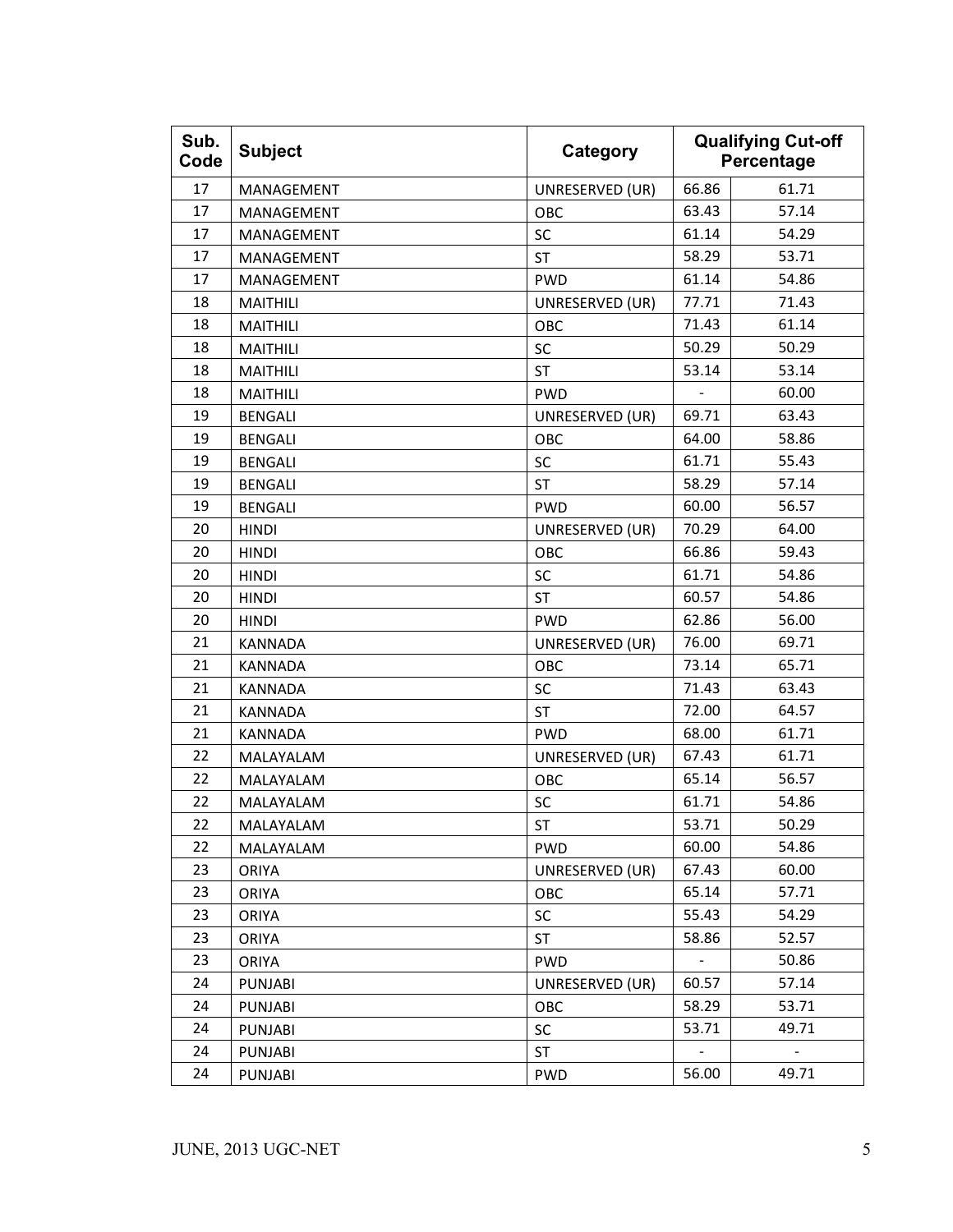| Sub.<br>Code | <b>Subject</b>     | Category        | <b>Qualifying Cut-off</b><br>Percentage |                          |
|--------------|--------------------|-----------------|-----------------------------------------|--------------------------|
| 25           | SANSKRIT           | UNRESERVED (UR) | 72.00                                   | 65.71                    |
| 25           | SANSKRIT           | OBC             | 67.43                                   | 60.57                    |
| 25           | SANSKRIT           | SC              | 64.00                                   | 57.14                    |
| 25           | SANSKRIT           | ST              | 62.29                                   | 55.43                    |
| 25           | SANSKRIT           | <b>PWD</b>      | 63.43                                   | 57.71                    |
| 26           | <b>TAMIL</b>       | UNRESERVED (UR) | 63.43                                   | 59.43                    |
| 26           | <b>TAMIL</b>       | OBC             | 61.71                                   | 56.57                    |
| 26           | <b>TAMIL</b>       | SC              | 60.00                                   | 54.29                    |
| 26           | <b>TAMIL</b>       | <b>ST</b>       | 55.43                                   | 55.43                    |
| 26           | <b>TAMIL</b>       | <b>PWD</b>      | 60.00                                   | 54.29                    |
| 27           | TELUGU             | UNRESERVED (UR) | 69.14                                   | 63.43                    |
| 27           | <b>TELUGU</b>      | OBC             | 66.29                                   | 59.43                    |
| 27           | <b>TELUGU</b>      | SC              | 64.00                                   | 56.57                    |
| 27           | <b>TELUGU</b>      | <b>ST</b>       | 61.71                                   | 57.14                    |
| 27           | <b>TELUGU</b>      | <b>PWD</b>      | 64.57                                   | 53.71                    |
| 28           | URDU               | UNRESERVED (UR) | 61.14                                   | 56.57                    |
| 28           | URDU               | OBC             | 57.71                                   | 52.00                    |
| 28           | <b>URDU</b>        | SC              |                                         | 51.43                    |
| 28           | URDU               | <b>ST</b>       | 50.86                                   | 49.14                    |
| 28           | URDU               | <b>PWD</b>      |                                         | 50.86                    |
| 29           | <b>ARABIC</b>      | UNRESERVED (UR) | 77.71                                   | 70.86                    |
| 29           | <b>ARABIC</b>      | OBC             | 74.29                                   | 65.14                    |
| 29           | <b>ARABIC</b>      | SC              | $\sim$                                  |                          |
| 29           | <b>ARABIC</b>      | <b>ST</b>       | 64.57                                   | 64.57                    |
| 29           | <b>ARABIC</b>      | <b>PWD</b>      | 66.29                                   | 60.57                    |
| 30           | <b>ENGLISH</b>     | UNRESERVED (UR) | 67.43                                   | 61.71                    |
| 30           | <b>ENGLISH</b>     | OBC             | 62.29                                   | 56.00                    |
| 30           | <b>ENGLISH</b>     | SC              | 57.71                                   | 52.00                    |
| 30           | ENGLISH            | ST              | 56.57                                   | 52.00                    |
| 30           | <b>ENGLISH</b>     | <b>PWD</b>      | 57.71                                   | 53.14                    |
| 31           | <b>LINGUISTICS</b> | UNRESERVED (UR) | 71.43                                   | 64.57                    |
| 31           | <b>LINGUISTICS</b> | OBC             | 66.29                                   | 58.86                    |
| 31           | <b>LINGUISTICS</b> | SC              | 63.43                                   | 53.71                    |
| 31           | <b>LINGUISTICS</b> | <b>ST</b>       | 60.57                                   | 54.29                    |
| 31           | <b>LINGUISTICS</b> | <b>PWD</b>      | 54.86                                   | 54.86                    |
| 32           | <b>CHINESE</b>     | UNRESERVED (UR) | 66.86                                   | 57.14                    |
| 32           | <b>CHINESE</b>     | OBC             |                                         | 56.57                    |
| 32           | <b>CHINESE</b>     | SC              | 52.57                                   | 52.57                    |
| 32           | <b>CHINESE</b>     | ST              | $\qquad \qquad \blacksquare$            | $\overline{\phantom{a}}$ |
| 32           | <b>CHINESE</b>     | <b>PWD</b>      | 48.00                                   | 48.00                    |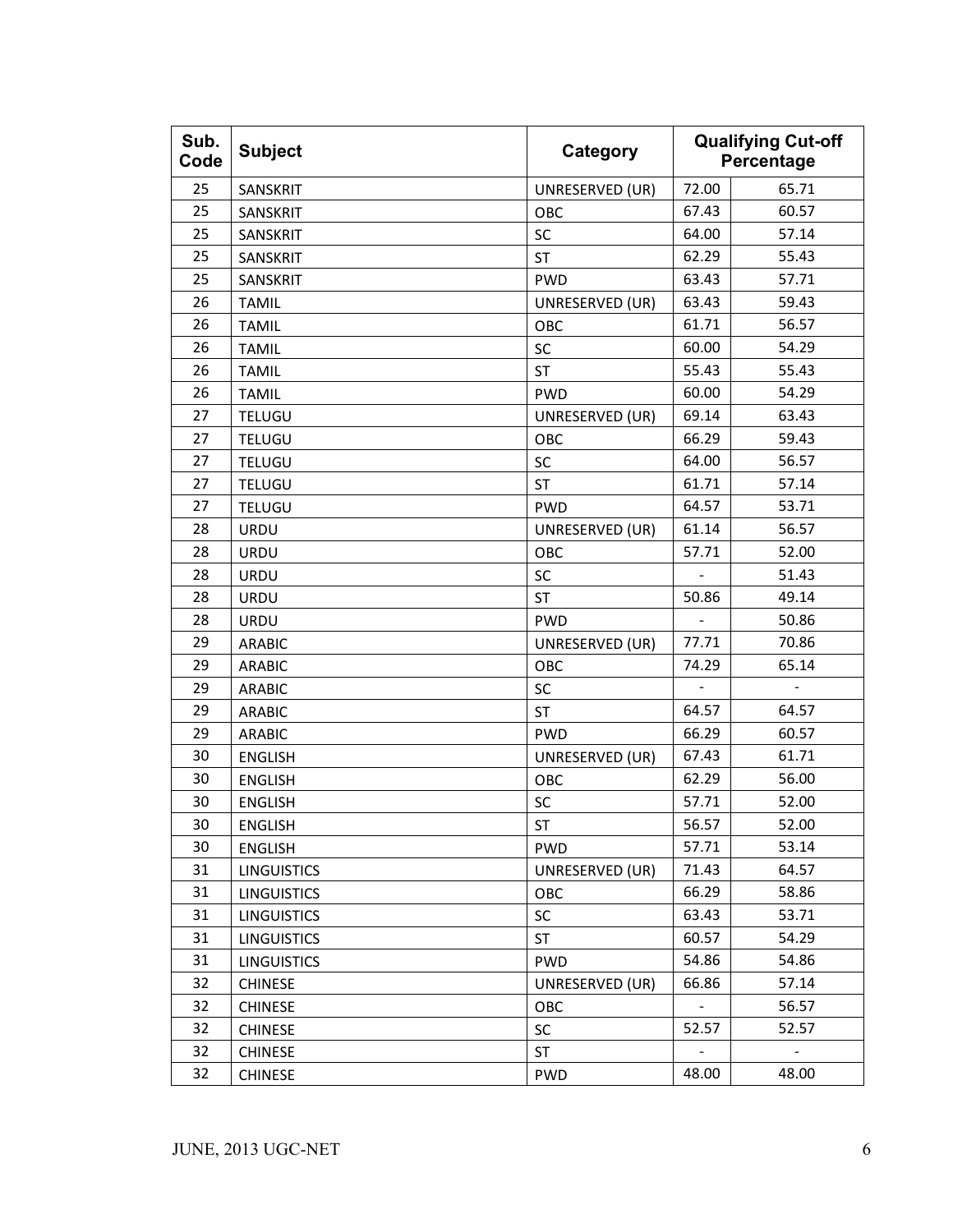| Sub.<br>Code | <b>Subject</b>  | Category        | <b>Qualifying Cut-off</b><br>Percentage |               |
|--------------|-----------------|-----------------|-----------------------------------------|---------------|
| 33           | <b>DOGRI</b>    | UNRESERVED (UR) | 74.86                                   | 69.14         |
| 33           | <b>DOGRI</b>    | OBC             |                                         |               |
| 33           | <b>DOGRI</b>    | SC              | 64.57                                   | 64.57         |
| 33           | <b>DOGRI</b>    | <b>ST</b>       | ÷                                       |               |
| 33           | <b>DOGRI</b>    | <b>PWD</b>      | $\overline{\phantom{0}}$                |               |
| 34           | <b>NEPALI</b>   | UNRESERVED (UR) | ÷,                                      |               |
| 34           | <b>NEPALI</b>   | OBC             | 52.00                                   | 52.00         |
| 34           | <b>NEPALI</b>   | SC              | -                                       |               |
| 34           | <b>NEPALI</b>   | <b>ST</b>       | $\frac{1}{2}$                           | ٠             |
| 34           | <b>NEPALI</b>   | <b>PWD</b>      |                                         |               |
| 35           | <b>MANIPURI</b> | UNRESERVED (UR) | 60.00                                   | 60.00         |
| 35           | <b>MANIPURI</b> | OBC             | 57.71                                   | 52.57         |
| 35           | <b>MANIPURI</b> | SC              | 47.43                                   | 47.43         |
| 35           | <b>MANIPURI</b> | <b>ST</b>       | $\overline{a}$                          | $\frac{1}{2}$ |
| 35           | <b>MANIPURI</b> | <b>PWD</b>      |                                         | ÷.            |
| 36           | ASSAMESE        | UNRESERVED (UR) | 68.00                                   | 61.71         |
| 36           | ASSAMESE        | OBC             | 65.71                                   | 57.14         |
| 36           | ASSAMESE        | SC              | 62.29                                   | 54.86         |
| 36           | ASSAMESE        | <b>ST</b>       | 64.57                                   | 56.00         |
| 36           | ASSAMESE        | <b>PWD</b>      | 58.29                                   | 48.57         |
| 37           | <b>GUJARATI</b> | UNRESERVED (UR) | 63.43                                   | 57.14         |
| 37           | <b>GUJARATI</b> | OBC             | 53.71                                   | 52.00         |
| 37           | <b>GUJARATI</b> | SC              | 52.57                                   | 50.29         |
| 37           | <b>GUJARATI</b> | <b>ST</b>       | 48.00                                   | 48.00         |
| 37           | <b>GUJARATI</b> | <b>PWD</b>      | 43.43                                   | 43.43         |
| 38           | <b>MARATHI</b>  | UNRESERVED (UR) | 56.57                                   | 55.43         |
| 38           | <b>MARATHI</b>  | OBC             | 54.86                                   | 53.14         |
| 38           | <b>MARATHI</b>  | SC              | 50.86                                   | 47.43         |
| 38           | <b>MARATHI</b>  | ST              |                                         | 48.57         |
| 38           | <b>MARATHI</b>  | <b>PWD</b>      |                                         | 48.00         |
| 39           | <b>FRENCH</b>   | UNRESERVED (UR) | 72.00                                   | 64.57         |
| 39           | <b>FRENCH</b>   | OBC             | 69.71                                   | 61.14         |
| 39           | <b>FRENCH</b>   | SC              | 62.86                                   | 54.29         |
| 39           | <b>FRENCH</b>   | ST              | 53.71                                   | 53.71         |
| 39           | <b>FRENCH</b>   | <b>PWD</b>      | 61.14                                   | 61.14         |
| 40           | SPANISH         | UNRESERVED (UR) | 71.43                                   | 69.71         |
| 40           | SPANISH         | OBC             | 50.29                                   | 50.29         |
| 40           | <b>SPANISH</b>  | SC              | 49.71                                   | 49.71         |
| 40           | SPANISH         | <b>ST</b>       | 46.86                                   | 46.86         |
| 40           | SPANISH         | <b>PWD</b>      |                                         |               |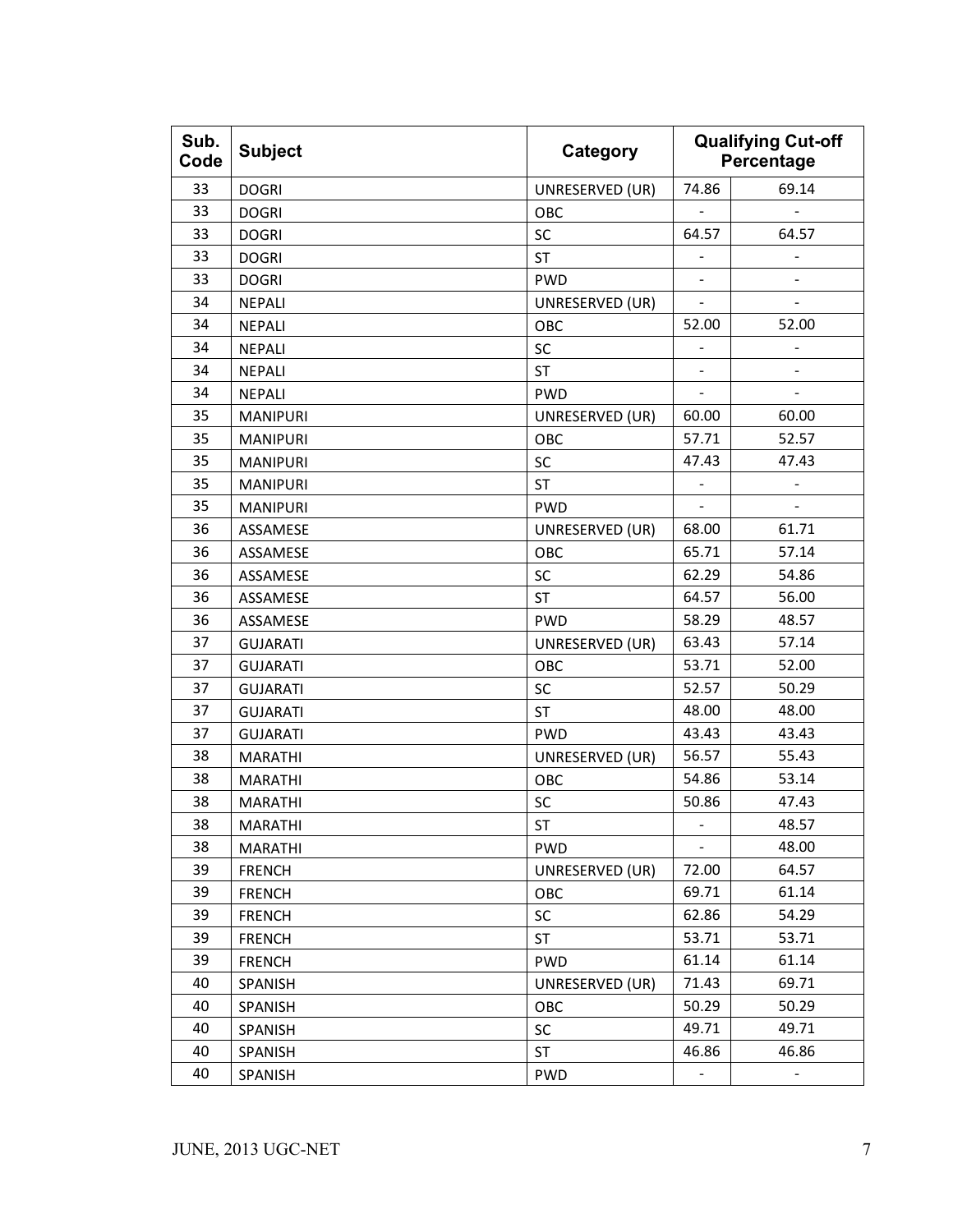| Sub.<br>Code | <b>Subject</b>                 | Category        |       | <b>Qualifying Cut-off</b><br>Percentage |
|--------------|--------------------------------|-----------------|-------|-----------------------------------------|
| 41           | <b>RUSSIAN</b>                 | UNRESERVED (UR) | 72.00 | 68.00                                   |
| 41           | <b>RUSSIAN</b>                 | OBC             | 68.00 | 67.43                                   |
| 41           | <b>RUSSIAN</b>                 | SC              | 53.71 | 53.71                                   |
| 41           | <b>RUSSIAN</b>                 | <b>ST</b>       | 46.86 | 46.86                                   |
| 41           | <b>RUSSIAN</b>                 | <b>PWD</b>      |       |                                         |
| 42           | PERSIAN                        | UNRESERVED (UR) | 72.00 | 66.86                                   |
| 42           | PERSIAN                        | OBC             | 70.86 | 60.57                                   |
| 42           | PERSIAN                        | SC              | 58.29 | 58.29                                   |
| 42           | PERSIAN                        | <b>ST</b>       | 63.43 | 50.86                                   |
| 42           | PERSIAN                        | <b>PWD</b>      | 66.86 | 58.29                                   |
| 43           | RAJASTHANI                     | UNRESERVED (UR) | 70.29 | 65.71                                   |
| 43           | RAJASTHANI                     | OBC             | 65.71 | 61.14                                   |
| 43           | RAJASTHANI                     | SC              | 63.43 | 56.00                                   |
| 43           | RAJASTHANI                     | <b>ST</b>       |       | 56.57                                   |
| 43           | RAJASTHANI                     | <b>PWD</b>      | 57.14 | 57.14                                   |
| 44           | <b>GERMAN</b>                  | UNRESERVED (UR) | 69.14 | 68.57                                   |
| 44           | <b>GERMAN</b>                  | OBC             | 68.00 | 68.00                                   |
| 44           | <b>GERMAN</b>                  | SC              | 60.57 | 60.57                                   |
| 44           | <b>GERMAN</b>                  | <b>ST</b>       |       |                                         |
| 44           | <b>GERMAN</b>                  | <b>PWD</b>      |       |                                         |
| 45           | <b>JAPANESE</b>                | UNRESERVED (UR) | 62.29 | 62.29                                   |
| 45           | <b>JAPANESE</b>                | OBC             | 50.29 | 50.29                                   |
| 45           | <b>JAPANESE</b>                | SC              | 49.71 | 49.71                                   |
| 45           | <b>JAPANESE</b>                | <b>ST</b>       |       |                                         |
| 45           | <b>JAPANESE</b>                | <b>PWD</b>      |       |                                         |
| 46           | ADULT EDUCATION/CONT. EDU.     | UNRESERVED (UR) | 79.43 | 70.86                                   |
| 46           | ADULT EDUCATION/CONT. EDU.     | OBC             | 74.86 | 68.00                                   |
| 46           | ADULT EDUCATION/CONT. EDU.     | SC              | 68.00 | 64.00                                   |
| 46           | ADULT EDUCATION/CONT. EDU.     | ST              | 71.43 | 65.71                                   |
| 46           | ADULT EDUCATION/CONT. EDU.     | <b>PWD</b>      | 68.00 | 68.00                                   |
| 47           | PHYSICAL EDUCATION             | UNRESERVED (UR) | 62.86 | 58.29                                   |
| 47           | PHYSICAL EDUCATION             | OBC             | 58.86 | 53.14                                   |
| 47           | PHYSICAL EDUCATION             | SC              | 56.57 | 50.29                                   |
| 47           | PHYSICAL EDUCATION             | ST              | 57.14 | 50.86                                   |
| 47           | PHYSICAL EDUCATION             | <b>PWD</b>      |       | 49.71                                   |
| 49           | ARAB CULTURE & ISLAMIC STUDIES | UNRESERVED (UR) | 76.57 | 68.00                                   |
| 49           | ARAB CULTURE & ISLAMIC STUDIES | OBC             | 70.29 | 62.86                                   |
| 49           | ARAB CULTURE & ISLAMIC STUDIES | SC              |       |                                         |
| 49           | ARAB CULTURE & ISLAMIC STUDIES | ST              | 61.14 | 61.14                                   |
| 49           | ARAB CULTURE & ISLAMIC STUDIES | <b>PWD</b>      | 64.00 | 62.86                                   |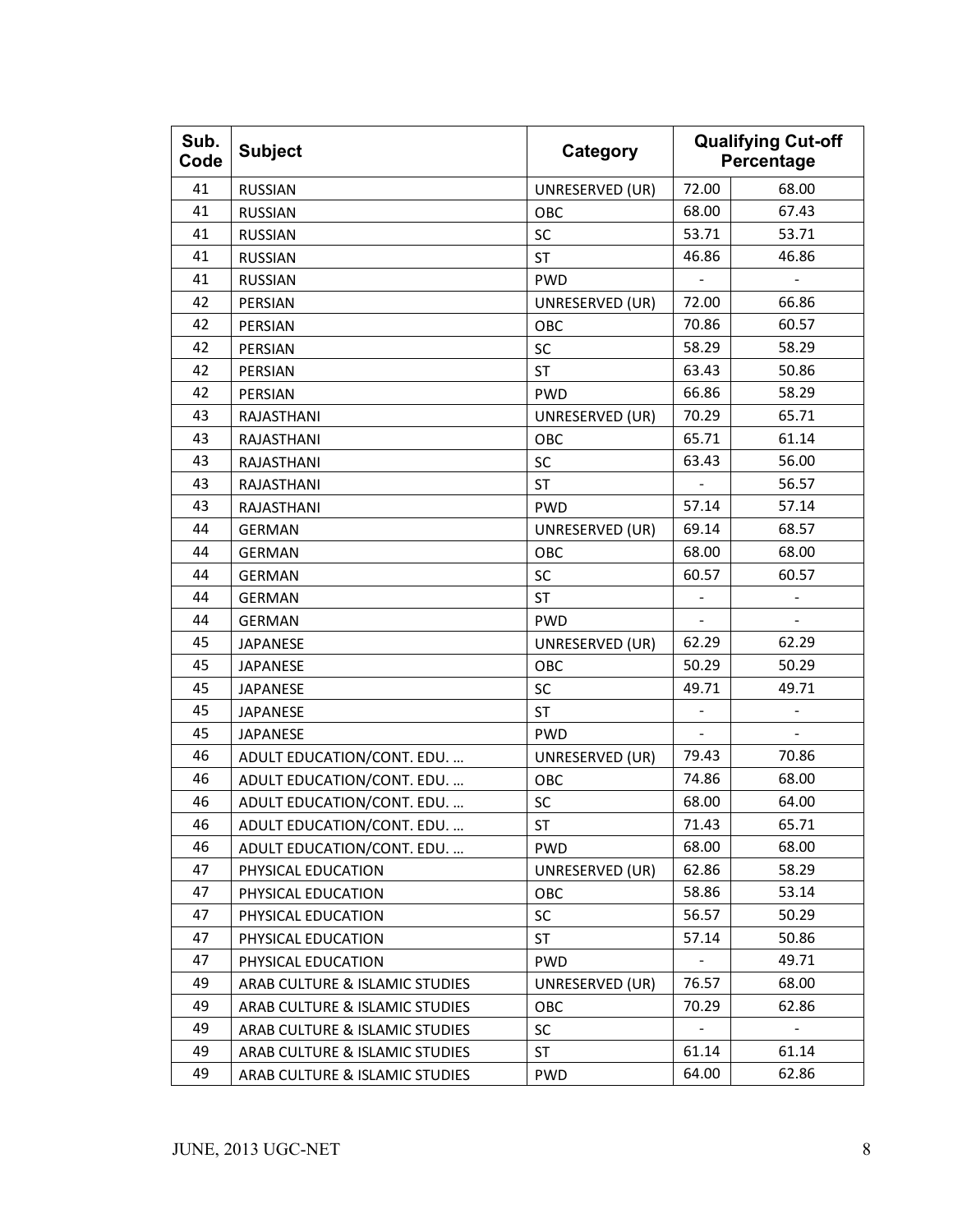| Sub.<br>Code | <b>Subject</b>                             | Category        |       | <b>Qualifying Cut-off</b><br>Percentage |
|--------------|--------------------------------------------|-----------------|-------|-----------------------------------------|
| 50           | <b>INDIAN CULTURE</b>                      | UNRESERVED (UR) | 71.43 | 68.57                                   |
| 50           | <b>INDIAN CULTURE</b>                      | OBC             | 70.86 | 64.57                                   |
| 50           | <b>INDIAN CULTURE</b>                      | SC              | 61.71 | 54.29                                   |
| 50           | <b>INDIAN CULTURE</b>                      | <b>ST</b>       | 53.14 | 53.14                                   |
| 50           | <b>INDIAN CULTURE</b>                      | <b>PWD</b>      | 67.43 | 60.00                                   |
| 55           | LABOUR WELFARE/PERSONNEL MGT.              | UNRESERVED (UR) | 72.00 | 65.71                                   |
| 55           | LABOUR WELFARE/PERSONNEL MGT.              | OBC             | 68.57 | 59.43                                   |
| 55           | LABOUR WELFARE/PERSONNEL MGT.              | SC              | 66.86 | 57.71                                   |
| 55           | LABOUR WELFARE/PERSONNEL MGT.              | <b>ST</b>       | 64.00 | 58.86                                   |
| 55           | LABOUR WELFARE/PERSONNEL MGT.              | <b>PWD</b>      | 61.14 | 56.57                                   |
| 58           | LAW                                        | UNRESERVED (UR) | 65.14 | 60.00                                   |
| 58           | <b>LAW</b>                                 | OBC             | 62.29 | 56.00                                   |
| 58           | <b>LAW</b>                                 | SC              | 58.86 | 52.57                                   |
| 58           | LAW                                        | <b>ST</b>       | 58.29 | 53.14                                   |
| 58           | <b>LAW</b>                                 | <b>PWD</b>      | 61.71 | 50.86                                   |
| 59           | <b>LIBRARY &amp; INFORMATION SCIENCE</b>   | UNRESERVED (UR) | 62.86 | 59.43                                   |
| 59           | <b>LIBRARY &amp; INFORMATION SCIENCE</b>   | OBC             | 60.00 | 54.86                                   |
| 59           | <b>LIBRARY &amp; INFORMATION SCIENCE</b>   | SC              | 56.57 | 50.86                                   |
| 59           | LIBRARY & INFORMATION SCIENCE              | <b>ST</b>       | 57.14 | 50.86                                   |
| 59           | <b>LIBRARY &amp; INFORMATION SCIENCE</b>   | <b>PWD</b>      | 59.43 | 50.29                                   |
| 60           | BUDDHIST, JAINA, GANDHIAN & PEACE ST.      | UNRESERVED (UR) | 73.71 | 67.43                                   |
| 60           | BUDDHIST, JAINA, GANDHIAN & PEACE ST.      | OBC             | 69.71 | 61.14                                   |
| 60           | BUDDHIST, JAINA, GANDHIAN & PEACE ST.      | SC              | 64.57 | 60.57                                   |
| 60           | BUDDHIST, JAINA, GANDHIAN & PEACE ST.      | <b>ST</b>       | 63.43 | 60.57                                   |
| 60           | BUDDHIST, JAINA, GANDHIAN & PEACE ST.      | <b>PWD</b>      |       | 60.00                                   |
| 62           | <b>COMPARATIVE STUDY OF RELIGIONS</b>      | UNRESERVED (UR) | 73.71 | 62.29                                   |
| 62           | <b>COMPARATIVE STUDY OF RELIGIONS</b>      | OBC             | 70.29 | 59.43                                   |
| 62           | <b>COMPARATIVE STUDY OF RELIGIONS</b>      | SC              | 56.57 | 55.43                                   |
| 62           | <b>COMPARATIVE STUDY OF RELIGIONS</b>      | ST              | 56.57 | 56.57                                   |
| 62           | <b>COMPARATIVE STUDY OF RELIGIONS</b>      | <b>PWD</b>      | 57.71 | 57.71                                   |
| 63           | <b>MASS COMMUNICATION &amp; JOURNALISM</b> | UNRESERVED (UR) | 65.71 | 59.43                                   |
| 63           | <b>MASS COMMUNICATION &amp; JOURNALISM</b> | OBC             | 60.00 | 54.86                                   |
| 63           | <b>MASS COMMUNICATION &amp; JOURNALISM</b> | <b>SC</b>       | 54.29 | 52.00                                   |
| 63           | <b>MASS COMMUNICATION &amp; JOURNALISM</b> | ST              | 57.14 | 52.57                                   |
| 63           | <b>MASS COMMUNICATION &amp; JOURNALISM</b> | <b>PWD</b>      | 56.57 | 51.43                                   |
| 65           | PERFORMING ARTS                            | UNRESERVED (UR) | 68.00 | 61.71                                   |
| 65           | PERFORMING ARTS                            | OBC             | 67.43 | 57.14                                   |
| 65           | PERFORMING ARTS                            | SC              | 62.29 | 53.14                                   |
| 65           | PERFORMING ARTS                            | <b>ST</b>       | 48.57 | 48.57                                   |
| 65           | PERFORMING ARTS                            | <b>PWD</b>      |       |                                         |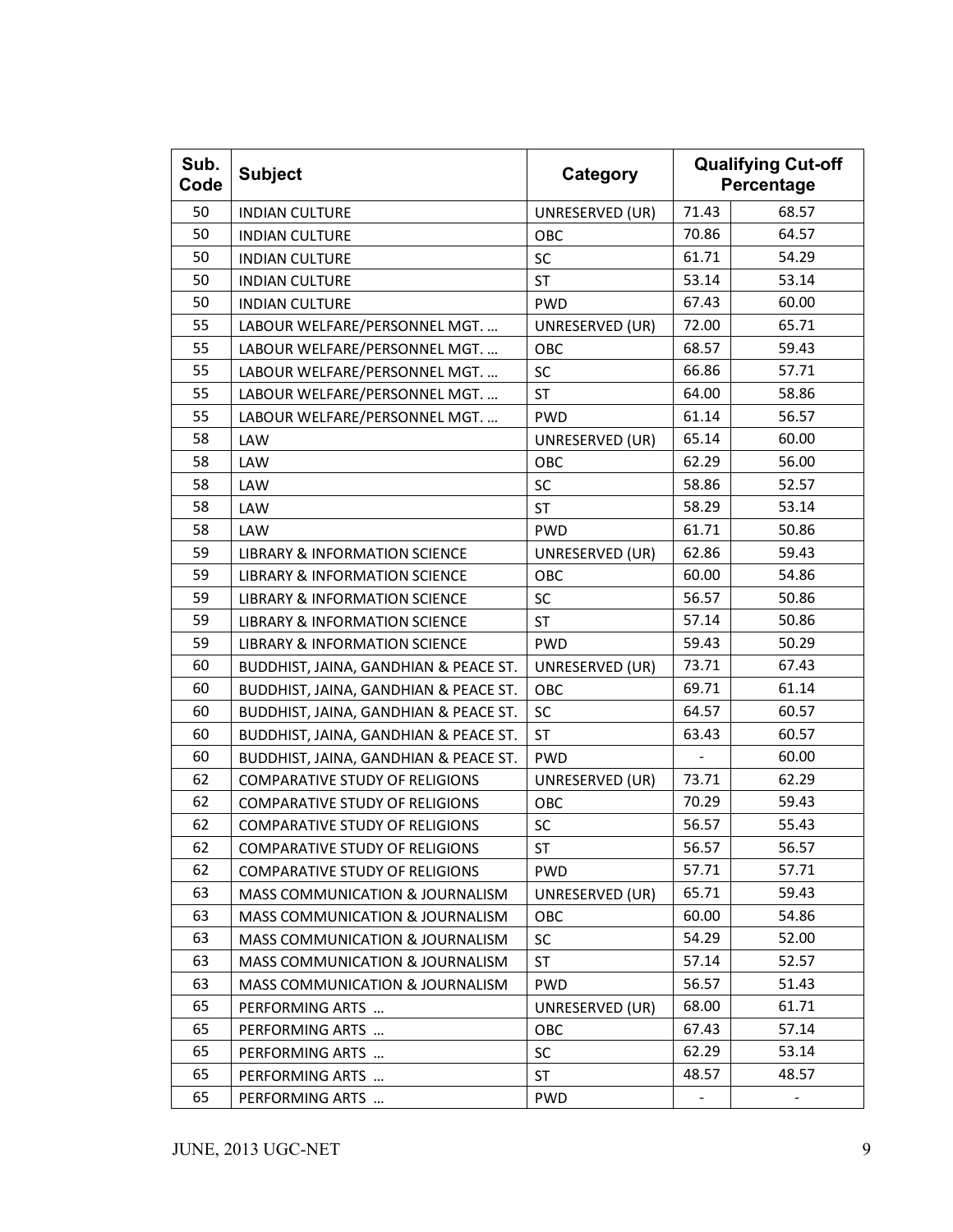| Sub.<br>Code | <b>Subject</b>                      | Category        |       | <b>Qualifying Cut-off</b><br>Percentage |
|--------------|-------------------------------------|-----------------|-------|-----------------------------------------|
| 66           | <b>MUSEOLOGY &amp; CONSERVATION</b> | UNRESERVED (UR) | 77.71 | 68.00                                   |
| 66           | <b>MUSEOLOGY &amp; CONSERVATION</b> | OBC             | 73.14 | 64.00                                   |
| 66           | <b>MUSEOLOGY &amp; CONSERVATION</b> | SC              | 58.86 | 58.86                                   |
| 66           | <b>MUSEOLOGY &amp; CONSERVATION</b> | <b>ST</b>       | 60.57 | 60.57                                   |
| 66           | <b>MUSEOLOGY &amp; CONSERVATION</b> | <b>PWD</b>      | 53.14 | 53.14                                   |
| 67           | ARCHAEOLOGY                         | UNRESERVED (UR) | 79.43 | 72.57                                   |
| 67           | <b>ARCHAEOLOGY</b>                  | OBC             | 75.43 | 68.00                                   |
| 67           | ARCHAEOLOGY                         | SC              | 72.57 | 60.57                                   |
| 67           | ARCHAEOLOGY                         | <b>ST</b>       | 67.43 | 64.00                                   |
| 67           | ARCHAEOLOGY                         | <b>PWD</b>      | 70.86 | 65.14                                   |
| 68           | <b>CRIMINOLOGY</b>                  | UNRESERVED (UR) | 83.43 | 68.00                                   |
| 68           | <b>CRIMINOLOGY</b>                  | OBC             | 77.14 | 60.57                                   |
| 68           | <b>CRIMINOLOGY</b>                  | SC              | 61.71 | 56.00                                   |
| 68           | <b>CRIMINOLOGY</b>                  | <b>ST</b>       | 49.14 | 49.14                                   |
| 68           | <b>CRIMINOLOGY</b>                  | <b>PWD</b>      |       |                                         |
| 70           | TRIBAL & REGIONAL LANGUAGE/ LIT.    | UNRESERVED (UR) | 69.71 | 60.57                                   |
| 70           | TRIBAL & REGIONAL LANGUAGE/ LIT.    | OBC             | 65.14 | 57.71                                   |
| 70           | TRIBAL & REGIONAL LANGUAGE/ LIT.    | SC              | 64.57 | 56.00                                   |
| 70           | TRIBAL & REGIONAL LANGUAGE/ LIT.    | <b>ST</b>       | 59.43 | 54.86                                   |
| 70           | TRIBAL & REGIONAL LANGUAGE/ LIT.    | <b>PWD</b>      | 57.71 | 53.14                                   |
| 71           | <b>FOLK LITERATURE</b>              | UNRESERVED (UR) | 68.57 | 63.43                                   |
| 71           | <b>FOLK LITERATURE</b>              | OBC             | 65.71 | 59.43                                   |
| 71           | <b>FOLK LITERATURE</b>              | SC              | 55.43 | 53.14                                   |
| 71           | <b>FOLK LITERATURE</b>              | <b>ST</b>       | 63.43 | 58.29                                   |
| 71           | <b>FOLK LITERATURE</b>              | <b>PWD</b>      | 44.00 | 44.00                                   |
| 72           | <b>COMPARATIVE LITERATURE</b>       | UNRESERVED (UR) | 65.14 | 64.00                                   |
| 72           | <b>COMPARATIVE LITERATURE</b>       | OBC             | 60.57 | 60.57                                   |
| 72           | <b>COMPARATIVE LITERATURE</b>       | SC              | 51.43 | 51.43                                   |
| 72           | <b>COMPARATIVE LITERATURE</b>       | ST              | 47.43 | 47.43                                   |
| 72           | <b>COMPARATIVE LITERATURE</b>       | <b>PWD</b>      |       |                                         |
| 73           | SANSKRIT TRADITIONAL SUBJECTS       | UNRESERVED (UR) | 68.57 | 61.71                                   |
| 73           | SANSKRIT TRADITIONAL SUBJECTS       | <b>OBC</b>      | 62.86 | 57.14                                   |
| 73           | SANSKRIT TRADITIONAL SUBJECTS       | SC              | 57.71 | 49.14                                   |
| 73           | SANSKRIT TRADITIONAL SUBJECTS       | ST              | 52.00 | 52.00                                   |
| 73           | SANSKRIT TRADITIONAL SUBJECTS       | <b>PWD</b>      | 54.29 | 53.71                                   |
| 74           | <b>WOMEN STUDIES</b>                | UNRESERVED (UR) | 71.43 | 65.14                                   |
| 74           | <b>WOMEN STUDIES</b>                | OBC             | 69.71 | 59.43                                   |
| 74           | <b>WOMEN STUDIES</b>                | SC              | 60.00 | 57.71                                   |
| 74           | <b>WOMEN STUDIES</b>                | <b>ST</b>       | 64.00 | 53.71                                   |
| 74           | <b>WOMEN STUDIES</b>                | PWD             | 58.86 | 58.86                                   |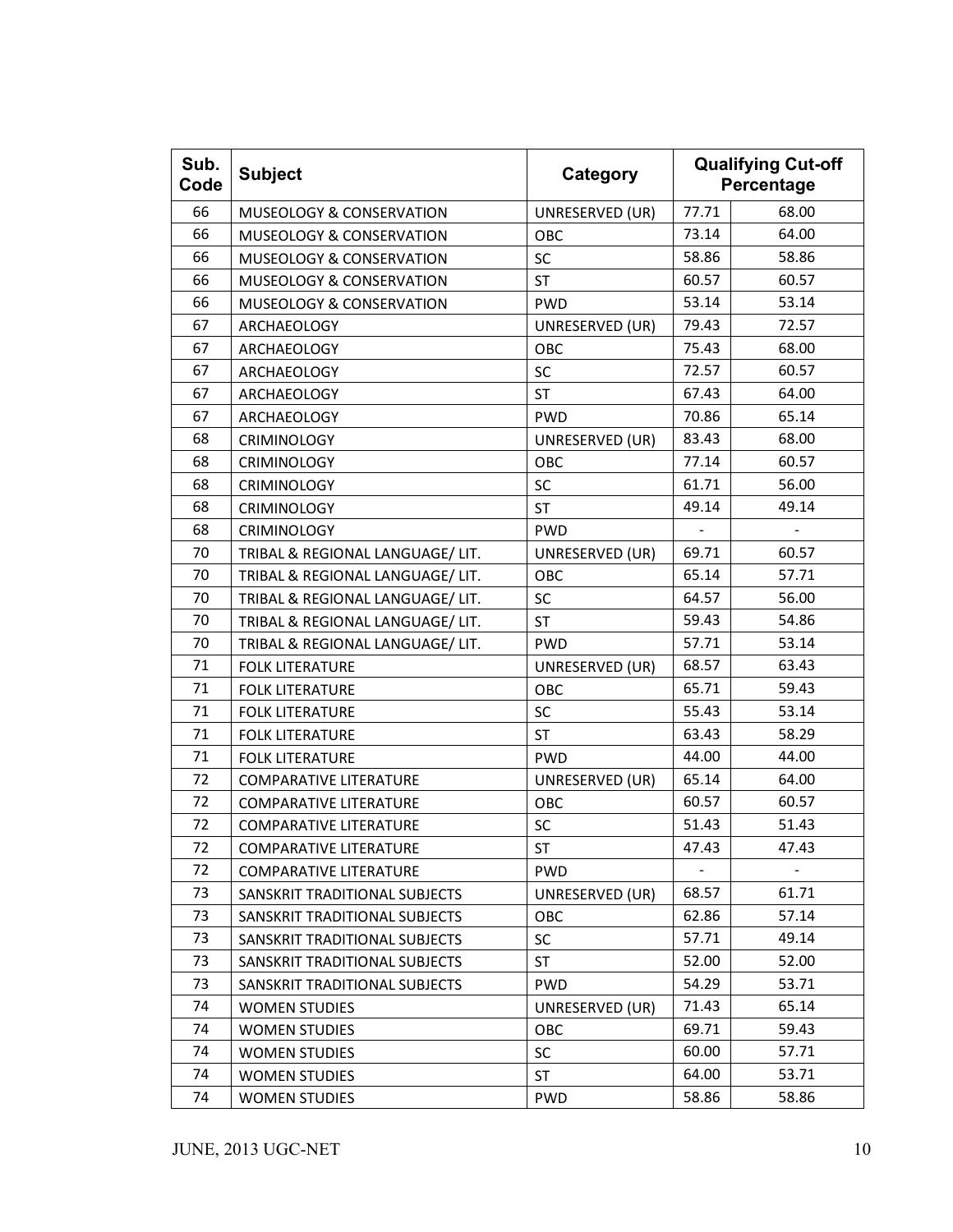| Sub.<br>Code | <b>Subject</b>                           | Category        |                | <b>Qualifying Cut-off</b><br>Percentage |
|--------------|------------------------------------------|-----------------|----------------|-----------------------------------------|
| 79           | <b>VISUAL ARTS</b>                       | UNRESERVED (UR) | 66.29          | 59.43                                   |
| 79           | <b>VISUAL ARTS</b>                       | OBC             | 60.57          | 55.43                                   |
| 79           | <b>VISUAL ARTS</b>                       | SC              | 57.71          | 52.00                                   |
| 79           | <b>VISUAL ARTS</b>                       | <b>ST</b>       | 57.14          | 50.86                                   |
| 79           | <b>VISUAL ARTS</b>                       | <b>PWD</b>      | 56.57          | 50.29                                   |
| 80           | <b>GEOGRAPHY</b>                         | UNRESERVED (UR) | 66.29          | 61.14                                   |
| 80           | <b>GEOGRAPHY</b>                         | OBC             | 63.43          | 56.00                                   |
| 80           | <b>GEOGRAPHY</b>                         | SC              | 60.00          | 52.57                                   |
| 80           | <b>GEOGRAPHY</b>                         | <b>ST</b>       | 58.86          | 52.57                                   |
| 80           | <b>GEOGRAPHY</b>                         | <b>PWD</b>      | 60.00          | 51.43                                   |
| 81           | SOCIAL MEDICINE & COMMUNITY HEALTH       | UNRESERVED (UR) | 72.00          | 66.29                                   |
| 81           | SOCIAL MEDICINE & COMMUNITY HEALTH       | OBC             | 68.57          | 61.14                                   |
| 81           | SOCIAL MEDICINE & COMMUNITY HEALTH       | SC              | 68.00          | 58.86                                   |
| 81           | SOCIAL MEDICINE & COMMUNITY HEALTH       | <b>ST</b>       | 58.86          | 54.86                                   |
| 81           | SOCIAL MEDICINE & COMMUNITY HEALTH       | <b>PWD</b>      | 65.14          | 49.14                                   |
| 82           | <b>FORENSIC SCIENCE</b>                  | UNRESERVED (UR) | 70.86          | 65.71                                   |
| 82           | <b>FORENSIC SCIENCE</b>                  | OBC             | 66.86          | 60.57                                   |
| 82           | <b>FORENSIC SCIENCE</b>                  | SC              | 66.29          | 56.57                                   |
| 82           | <b>FORENSIC SCIENCE</b>                  | <b>ST</b>       | 61.14          | 53.71                                   |
| 82           | <b>FORENSIC SCIENCE</b>                  | <b>PWD</b>      |                | 59.43                                   |
| 83           | PALI                                     | UNRESERVED (UR) | 80.00          | 68.00                                   |
| 83           | PALI                                     | <b>OBC</b>      | 78.86          | 65.71                                   |
| 83           | PALI                                     | SC              | 69.14          | 64.57                                   |
| 83           | PALI                                     | <b>ST</b>       | 52.57          | 52.57                                   |
| 83           | PALI                                     | <b>PWD</b>      |                |                                         |
| 84           | <b>KASHMIRI</b>                          | UNRESERVED (UR) | 63.43          | 58.29                                   |
| 84           | <b>KASHMIRI</b>                          | OBC             | 58.29          | 54.86                                   |
| 84           | <b>KASHMIRI</b>                          | SC              |                |                                         |
| 84           | <b>KASHMIRI</b>                          | ST              | ۰              |                                         |
| 84           | <b>KASHMIRI</b>                          | <b>PWD</b>      |                |                                         |
| 85           | <b>KONKANI</b>                           | UNRESERVED (UR) | 56.57          | 56.57                                   |
| 85           | <b>KONKANI</b>                           | OBC             | $\blacksquare$ | 45.14                                   |
| 85           | <b>KONKANI</b>                           | SC              |                |                                         |
| 85           | <b>KONKANI</b>                           | ST              | $\frac{1}{2}$  |                                         |
| 85           | <b>KONKANI</b>                           | <b>PWD</b>      |                |                                         |
| 87           | <b>COMPUTER SCIENCE AND APPLICATIONS</b> | UNRESERVED (UR) | 67.43          | 62.86                                   |
| 87           | <b>COMPUTER SCIENCE AND APPLICATIONS</b> | OBC             | 64.00          | 57.71                                   |
| 87           | <b>COMPUTER SCIENCE AND APPLICATIONS</b> | <b>SC</b>       | 59.43          | 52.57                                   |
| 87           | COMPUTER SCIENCE AND APPLICATIONS        | <b>ST</b>       | 61.14          | 53.14                                   |
| 87           | COMPUTER SCIENCE AND APPLICATIONS        | <b>PWD</b>      | 60.00          | 53.14                                   |